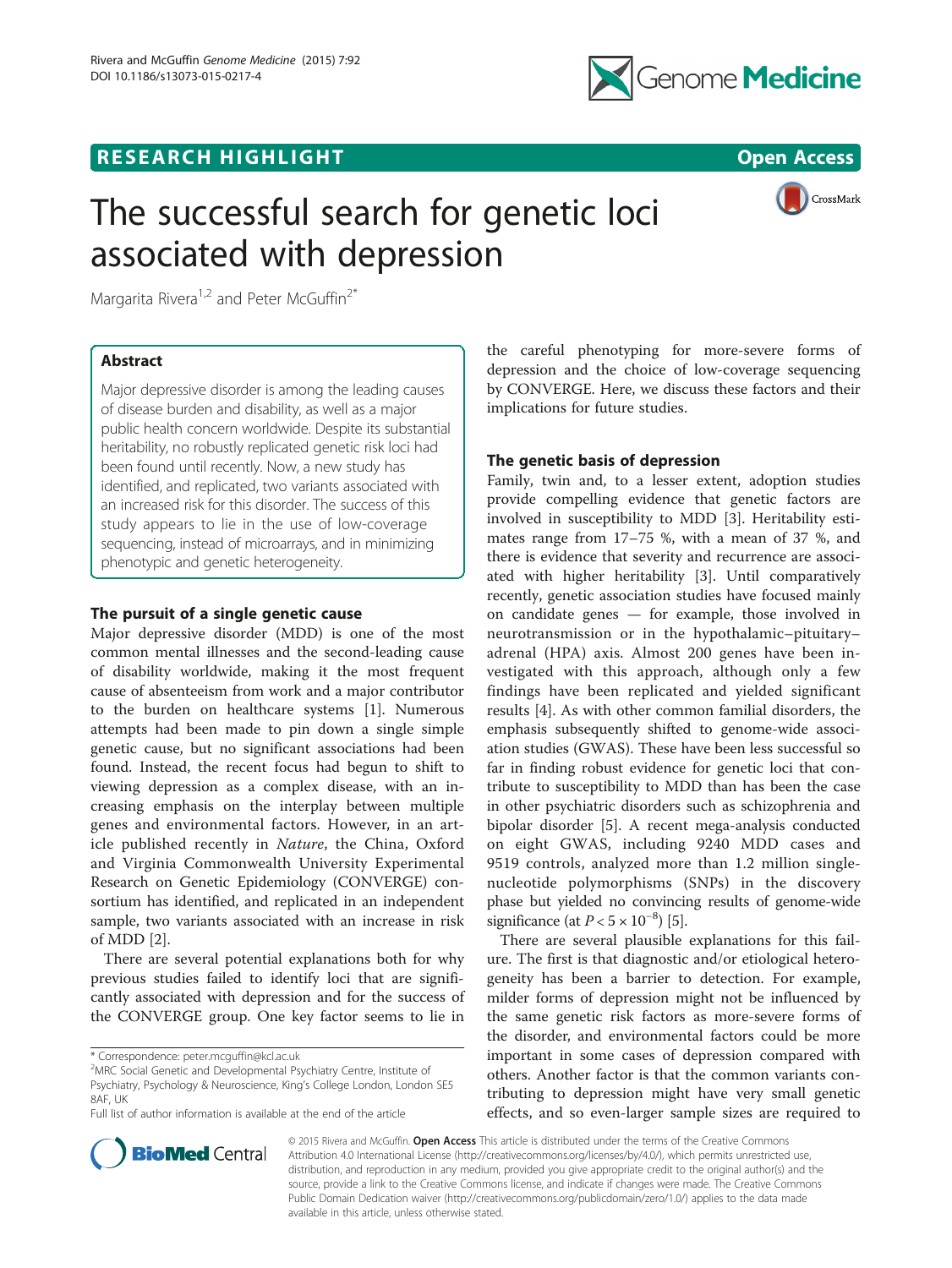<span id="page-1-0"></span>detect any associations. In addition, many genome-wide searches have been insufficiently sensitive to detect rare types of structural variation with possibly larger effects, such as copy number alterations (CNAs). Failure to take into account environmental factors that could act in combination with genetic risk factors might also explain the failure to detect the latter, and methodological factors, such as insufficient quality control in combining samples and multiple testing issues, might have stood in the way [\[6](#page-2-0), [7](#page-2-0)].

The COVERGE consortium was able to overcome these limitations and was able to identify new associations. It recruited 5303 Han Chinese women with recurrent MDD and 5337 healthy control individuals from 58 Chinese hospitals. All the participants were genotyped using a low-coverage sequencing method. The results showed two loci significantly associated with MDD at a genome-wide level on chromosome 10, one near the *SIRT1* gene (rs12415800;  $P = 1.92 \times 10^{-8}$ ) and the other in an intron of the LHPP gene (rs35936514;  $P = 1.27 \times 10^{-8}$ ). To confirm this finding, the authors used a different method to re-genotype these individuals, and the results supported the association of these two SNPs with MDD [\[2](#page-2-0)]. These associations were also replicated in an independent cohort of 3231 Han Chinese women with recurrent MDD and 3186 controls, confirming that the SNPs at SIRT1 and LHPP genes are significantly associated with MDD [[2\]](#page-2-0).

The authors then focused on cases within the CONVERGE consortium diagnosed with melancholia, a more severe and possibly more heritable subtype of MDD. The results showed genome-wide significant associations with the same two loci on chromosome 10. Interestingly, the association at the SIRT1 gene was more significant than when MDD as a whole was studied  $(P = 2.95 \times 10^{-10})$  $(P = 2.95 \times 10^{-10})$  $(P = 2.95 \times 10^{-10})$  [2]. The SIRT1 gene, which encodes an NAD-dependent protein deacetylase, is known to be involved in mitochondrial metabolism [\[8\]](#page-2-0), and intriguingly the same group has reported recently that MDD is associated with an increased amount of mitochondrial DNA [\[9](#page-2-0)].

Unfortunately, the CONVERGE group failed to replicate their top signals in the Psychiatric Genomics Consortium (PGC) mega-analysis of European cohorts [[5\]](#page-2-0). Furthermore, the PGC found no evidence implicating mitochondrial metabolism when they studied over 60,000 participants and performed pathway analysis in MDD and other major psychiatric disorders [\[10](#page-2-0)]. One important factor to be taken into consideration is that the variants found associated with MDD in Chinese individuals are less common in European populations.

#### Why did the CONVERGE study succeed?

One might argue that a key question concerns why the CONVERGE study succeeded when the PGC and others so far have failed. The CONVERGE study attempted to minimize phenotypic and genetic heterogeneity by choosing women only and concentrating on more-severe hospital-treated cases of MDD from China. The focus was thus on a less prevalent type of depression than that included in the PGC from Europe and the USA, which included population-ascertained as well as clinically ascertained samples. The participants in the CONVERGE study were genotyped using a low-coverage sequencing approach rather than a microarray-based GWAS. This is the first study published, to date, using this approach to investigate the genetic contribution to MDD. The authors of the CONVERGE study argue that the method allowed them to capture a greater repertoire of variants than can be detected by commercially available SNP-based genotyping arrays.

#### Concluding remarks

The results of the CONVERGE study are provocative, but it is important to consider what needs to be done next to clarify the molecular-genetic contribution to MDD. MDD is a much more common disorder (or group of disorders) than schizophrenia or bipolar disorder, in which the PGC approach of combining samples from multiple centres has been successful. Perhaps, therefore, larger-scale ascertainment of morehomogeneous, more severely affected samples is the key to enhancing the chances of success in MDD. Further replications in very large independent cohorts, as well as carefully matched case–control samples from a different ethnic origin, would be desirable. It would also be of interest to extend genomic analysis of MDD to new approaches such as gene–gene and gene–environment interactions and pathway analysis. Thus, the intriguing CONVERGE study findings open the door to a range of further studies that could help to identify biological pathways and provide therapeutic targets for MDD, a common illness with major impact on public health and on the lives of many people.

#### Abbreviations

CNA: Copy number alteration; GWAS: Genome-wide association study; HPA: Hypothalamic–pituitary–adrenal; MDD: Major depressive disorder; PGC: Psychiatric Genomics Consortium; SNP: Single-nucleotide polymorphism.

#### Competing interests

The authors declare that they have no competing interests.

#### Author details

<sup>1</sup>Instituto de Investigación Biosanitaria ibs, Granada and CIBER en Salud Mental (CIBERSAM), University of Granada, Granada, Spain. <sup>2</sup>MRC Social Genetic and Developmental Psychiatry Centre, Institute of Psychiatry, Psychology & Neuroscience, King's College London, London SE5 8AF, UK.

#### Published online: 25 August 2015

#### References

1. Mathers CD, Loncar D. Projections of global mortality and burden of disease from 2002 to 2030. PLoS Med. 2006;3:2011–30.